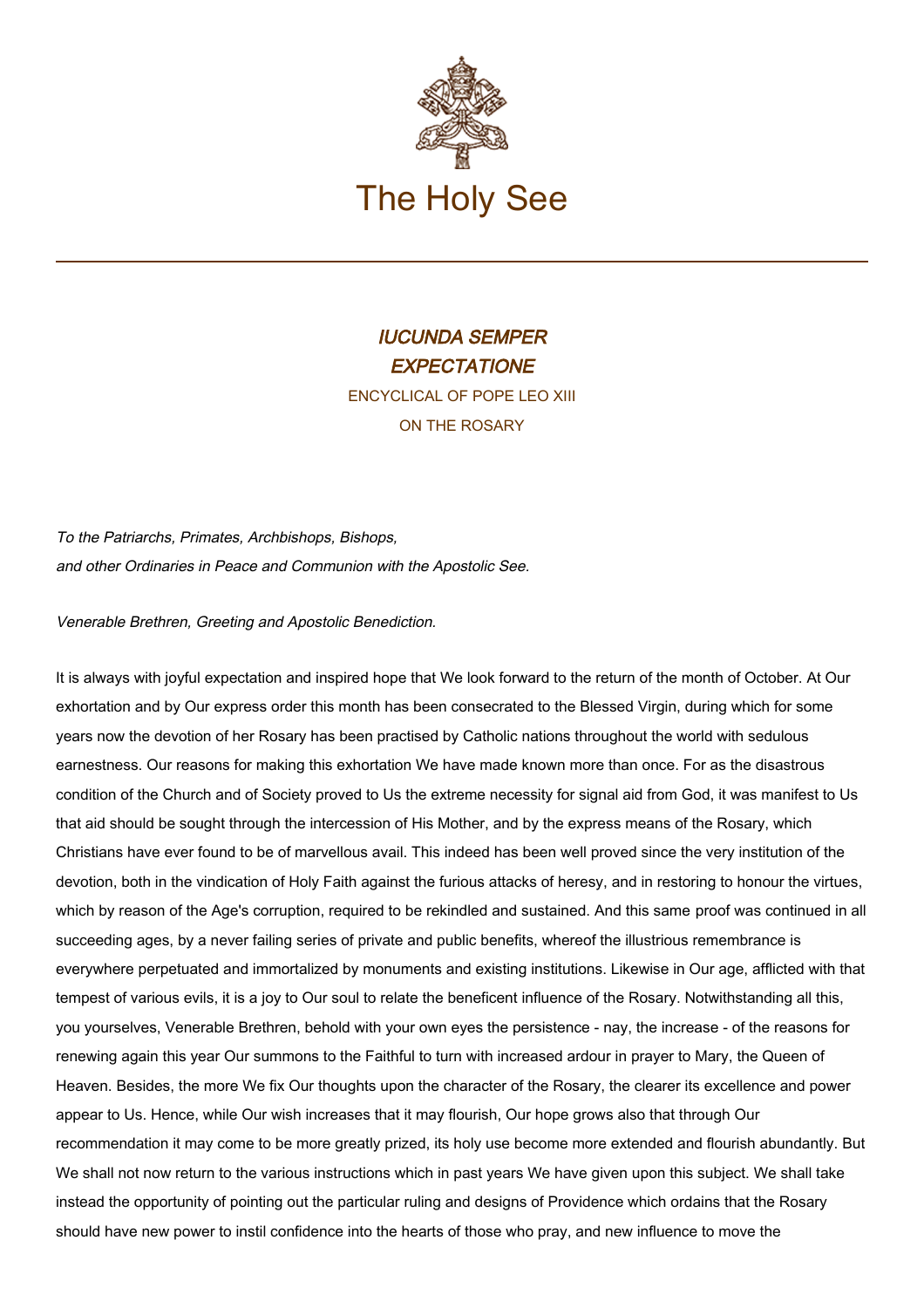compassionate heart of Our Mother to comfort and succour Us with the utmost bounty.

2. The recourse we have to Mary in prayer follows upon the office she continuously fills by the side of the throne of God as Mediatrix of Divine grace; being by worthiness and by merit most acceptable to Him, and, therefore, surpassing in power all the angels and saints in Heaven. Now, this merciful office of hers, perhaps, appears in no other form of prayer so manifestly as it does in the Rosary. For in the Rosary all the part that Mary took as our co-Redemptress comes to us, as it were, set forth, and in such wise as though the facts were even then taking place; and this with much profit to our piety, whether in the contemplation of the succeeding sacred mysteries, or in the prayers which we speak and repeat with the lips. First come the Joyful Mysteries. The Eternal Son of God stoops to mankind, putting on its nature; but with the assent of Mary, who conceives Him by the Holy Ghost. Then St. John the Baptist, by a singular privilege, is sanctified in his mother's womb and favoured with special graces that he might prepare the way of the Lord; and this comes to pass by the greeting of Mary who had been inspired to visit her cousin. At last the expected of nations comes to light, Christ the Saviour. The Virgin bears Him. And when the Shepherds and the wise men, first-fruits of the Christian faith, come with longing to His cradle, they find there the young Child, with Mary, His Mother. Then, that He might before men offer Himself as a victim to His Heavenly Father, He desires to be taken to the Temple; and by the hands of Mary He is there presented to the Lord. It is Mary who, in the mysterious losing of her Son, seeks Him sorrowing, and finds Him again with joy. And the same truth is told again in the sorrowful mysteries.

3. In the Garden of Gethsemane, where Jesus is in an agony; in the judgment-hall, where He is scourged, crowned with thorns, condemned to death, not there do we find Mary. But she knew beforehand all these agonies; she knew and saw them. When she professed herself the handmaid of the Lord for the mother's office, and when, at the foot of the altar, she offered up her whole self with her Child Jesus-then and thereafter she took her part in the laborious expiation made by her Son for the sins of the world. It is certain, therefore, that she suffered in the very depths of her soul with His most bitter sufferings and with His torments. Moreover, it was before the eyes of Mary that was to be finished the Divine Sacrifice for which she had borne and brought up the Victim. As we contemplate Him in the last and most piteous of those Mysteries, there stood by the Cross of Jesus His Mother, who, in a miracle of charity, so that she might receive us as her sons, offered generously to Divine Justice her own Son, and died in her heart with Him, stabbed with the sword of sorrow.

4. Thence the Rosary takes us on to the Glorious Mysteries, wherein likewise is revealed the mediation of the great Virgin, still more abundant in fruitfulness. She rejoices in heart over the glory of her Son triumphant over death, and follows Him with a mother's love in His Ascension to His eternal kingdom; but, though worthy of Heaven, she abides a while on earth, so that the infant Church may be directed and comforted by her "who penetrated, beyond all belief, into the deep secrets of Divine wisdom" (St. Bernard). Nevertheless, for the fulfilment of the task of human redemption there remains still the coming of the Holy Ghost, promised by Christ. And behold, Mary is in the room, and there, praying with the Apostles and entreating for them with sobs and tears, she hastens for the Church the coming of the Spirit, the Comforter, the supreme gift of Christ, the treasure that will never fail. And later, without measure and without end will she be able to plead our cause, passing upon a day to the life immortal. Therefore we behold her taken up from this valley of tears into the heavenly Jerusalem, amid choirs of Angels. And we honour her, glorified above all the Saints, crowned with stars by her Divine Son and seated at His side the sovereign Queen of the universe.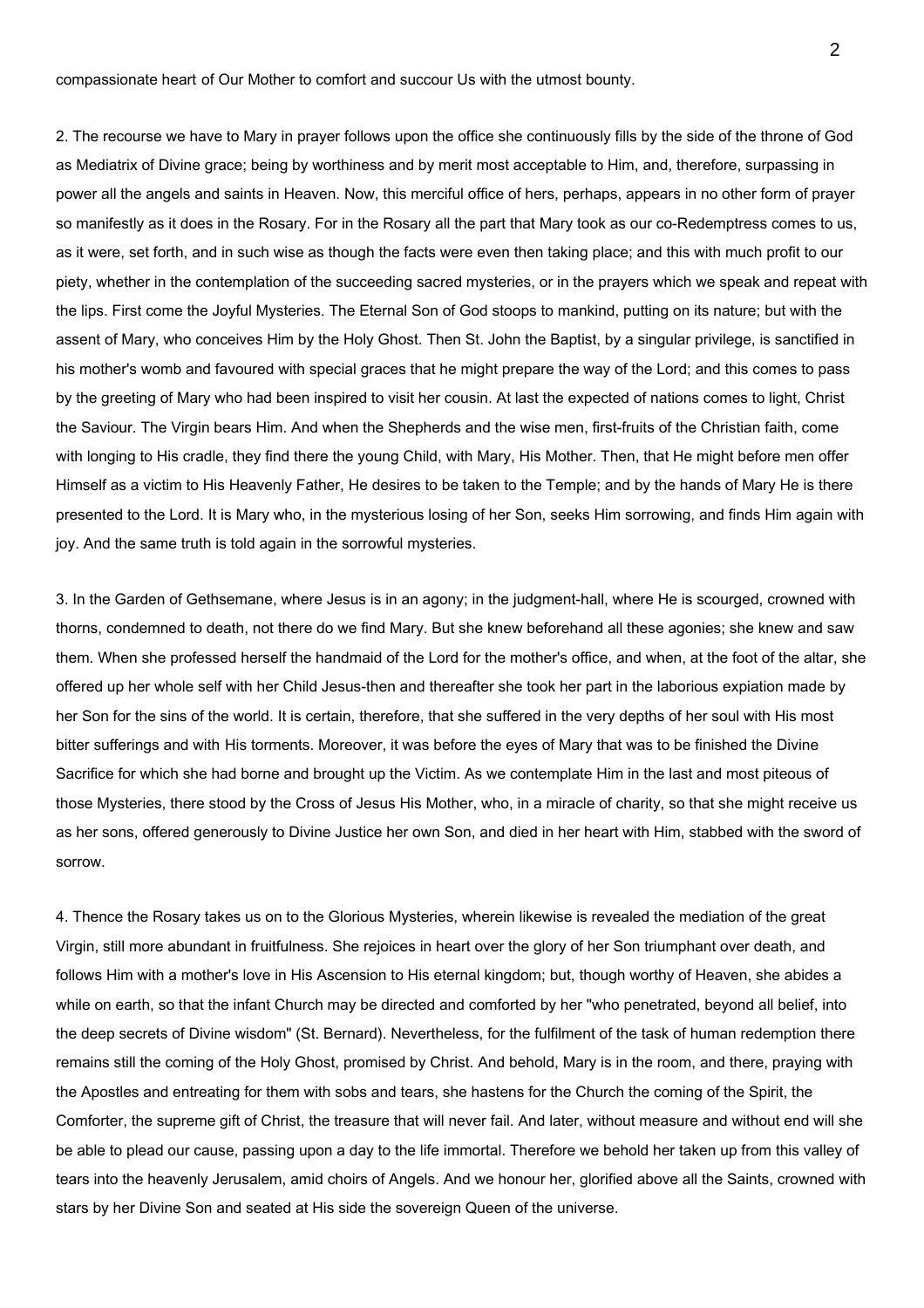5. If in all this series of Mysteries, Venerable Brethren, are developed the counsels of God in regard to us - "counsels of wisdom and of tenderness" (St. Bernard) - not less apparent is the greatness of the benefits for which we are debtors to the Virgin Mother. No man can meditate upon these without feeling a new awakening in his heart of confidence that he will certainly obtain through Mary the fulness of the mercies of God. And to this end vocal prayer chimes well with the Mysteries. First, as is meet and right, comes the Lord's Prayer, addressed to Our Father in Heaven: and having, with the elect petitions dictated by Our Divine Master, called upon the Father, from the throne of His Majesty we turn our prayerful voices to Mary. Thus is confirmed that law of merciful meditation of which We have spoken, and which St. Bernardine of Siena thus expresses: "Every grace granted to man has three degrees in order; for by God it is communicated to Christ, from Christ it passes to the Virgin, and from the Virgin it descends to us." And we, by the very form of the Rosary, do linger longest, and, as it were, by preference upon the last and lowest of these steps, repeating by decades the Angelic Salutation, so that with greater confidence we may thence attain to the higher degrees-that is, may rise, by means of Christ, to the Divine Father. For if thus we again and again greet Mary, it is precisely that our failing and defective prayers may be strengthened with the necessary confidence; as though we pledged her to pray for us, and as it were in our name, to God.

6. Nor can our prayers fail to ascend to Him as a sweet savour, commended by the prayers of the Virgin. And He it is who, all-benign, invites her: "Let thy voice sound in My ears, for thy voice is sweet." For this cause do we repeatedly celebrate those glorious titles of her ministry as Mediatrix. Her do we greet who found favour with God, and who was in a signal manner filled with grace by Him so that the superabundance thereof might overflow upon all men; her, united with the Lord by the most intimate of all conjunction; her who was blessed among women, and who "alone took away the curse and bore the blessing" (St. Thomas)-that fruit of her womb, that happy fruit, in which all the nations of the earth are blessed. Her do we invoke, finally, as Mother of God; and in virtue of a dignity so sublime what graces from her may we not promise to ourselves, sinners, in life and in the agonies of the end?

7. A soul that shall devoutly repeat these prayers, that shall ponder with faith these mysteries, will, without doubt, be filled with wonder at the Divine purposes in this great Virgin and in the work of the restoration of mankind. Doubtless, this soul, moved by the warmth of love for her and of confidence, will desire to take refuge upon her breast, as was the sweet feeling of St. Bernard: "Remember, O most pious Virgin Mary, that never was it heard that any who fled to thy protection, called upon thy help, and sought thy intercession, was left forsaken." But the fruits of the Rosary appear likewise, and with equal greatness, in the turning with mercy of the heart of the Mother of God towards us. How sweet a happiness must it be for her to see us all intent upon the task of weaving crowns for her of righteous prayers and lovely praises! And if, indeed, by those prayers we desire to render to God the glory which is His due; if we protest that we seek nothing whatsoever except the fulfilment in us of His holy will; if we magnify His goodness and graciousness; if we call Him Our Father; if we, being most unworthy, yet entreat of Him His best blessings - Oh, how shall Mary in all these things rejoice! How shall she magnify the Lord! There is no language so fit to lead us to the majesty of God as the language of the Lord's Prayer. Furthermore, to each of these things for which we pray, things that are righteous and are ordered, and are in harmony with Christian faith, hope, and charity, is added a special joy for the Blessed Virgin. With our voices she seems to hear also the voice of her Divine Son, Who with His own mouth taught us this prayer, and by His own authority commanded it, saying: "You shall pray thus." And seeing how we observe that command, saying our Rosary, she will bend towards us with the more loving solicitude; and the mystical crowns we offer her will be to her welcome, and to us fruitful of graces. And of this generosity of Mary to our supplications we have no slight pledge in the very nature of a

3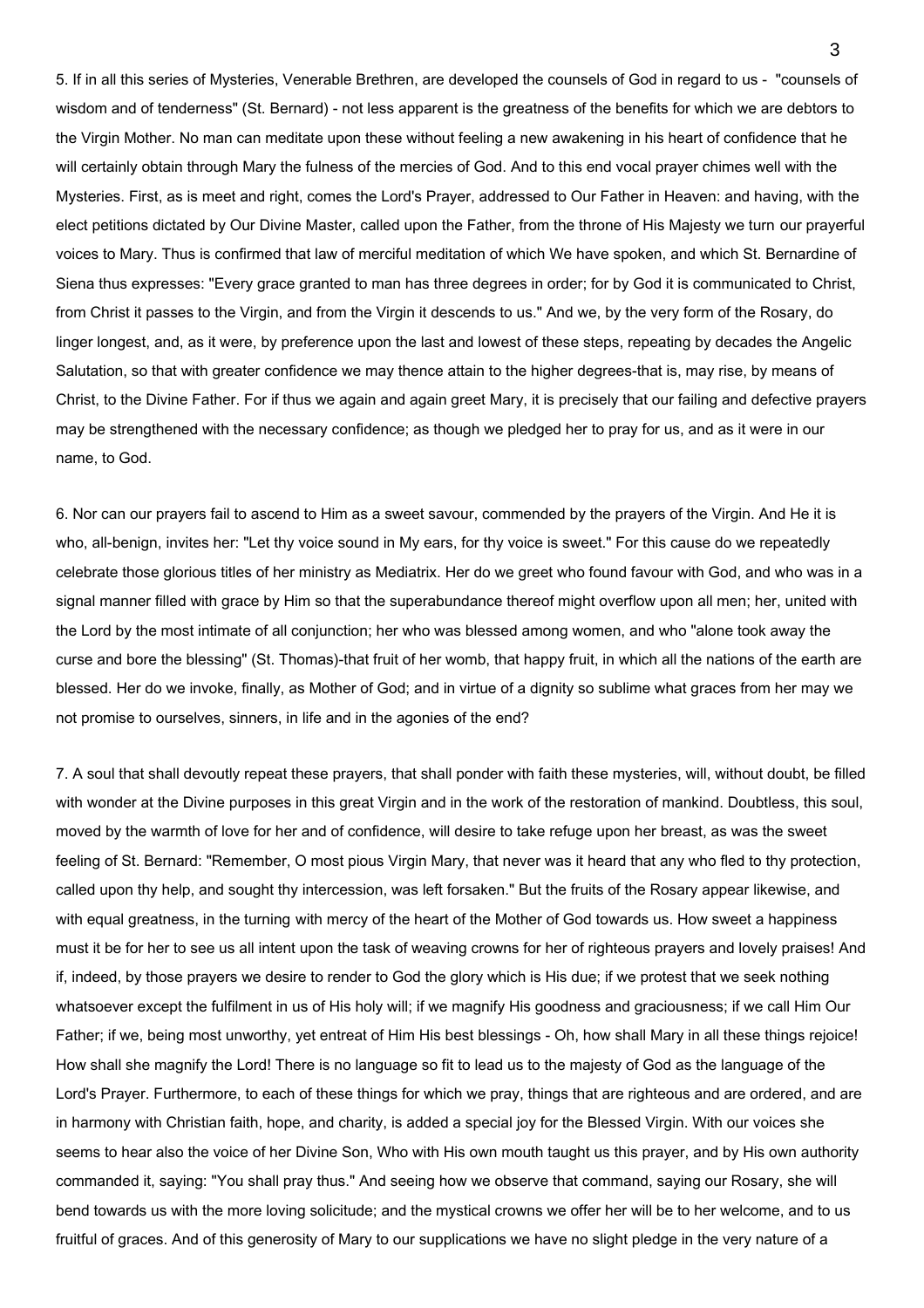practice that has the power to help us in praying well. In many ways, indeed, is man apt, by his frailty, to allow his thoughts to wander from God and to let his purpose go astray. But the Rosary, if rightly considered, will be found to have in itself special virtues, whether for producing and continuing a state of recollection, or for touching the conscience for its healing, or for lifting up the soul. As all men know, it is composed of two parts, distinct but inseparable-the meditation of the Mysteries and the recitation of the prayers. It is thus a kind of prayer that requires not only some raising of the soul to God, but also a particular and explicit attention, so that by reflection upon the things to be contemplated, impulses and resolutions may follow for the reformation and sanctification of life.

8. Those same things are, in fact, the most important and the most admirable of Christianity, the things through which the world was renewed and filled with the fruits of truth, justice, and peace. And it is remarkable how well adapted to every kind of mind, however unskilled, is the manner in which these things are proposed to us in the Rosary. They are proposed less as truths or doctrines to be speculated upon than as present facts to be seen and perceived. Thus presented, with the circumstances of place, time, and persons, these Mysteries produce the most living effect; and this without the slightest effort of imagination; for they are treated as things learnt and engraven in the heart from infancy. Thus, hardly is a Mystery named but the pious soul goes through it with ease of thought and quickness of feeling, and gathers therefrom, by the gift of Mary, abundance of the food of Heaven. And yet another title of joy and of acceptation in her eyes do our crowns of prayer acquire. For every time that we look once more with devotional remembrance upon these Mysteries we give her a sign of the gratitude of our hearts; we prove to her that we cannot often enough call to mind the blessings of her unwearied charity in the work of our salvation. At such recollections, practised by us with the frequency of love in her presence, who may express, who may even conceive, what ever-new joys overflow her everblessed soul, and what tender affections arise therein, of mercy and of a mother's love! Besides these recollections, moreover, as the sacred Mysteries pass by they cause our prayers to be transformed into impulses of entreaty that have an indescribable power over the heart of Mary. Yes, we fly to thee, we miserable children of Eve, O holy Mother of God. To thee we lift our prayers, for thou art the Mediatrix, powerful at once and pitiful, of our salvation. Oh, by the sweetness of the joys that came to thee from thy Son Jesus, by thy participation in His ineffable sorrows, by the splendours of His glory shining in thee, we instantly beseech thee, listen, be pitiful, hear us, unworthy though we be!

9. Thus the excellence of the Rosary; considered under the double aspect We have here set forth, will convince you, Venerable Brethren, of the reasons We have for an incessant eagerness to commend and to promote it. At the present day - and on this We have already touched there is a signal necessity of special help from Heaven, particularly manifest in the many tribulations suffered by the Church as to her liberties and her rights, as also in the perils whereby the prosperity and peace of Christian society are fundamentally threatened. So it is that it belongs to Our office to assert once again that We place the best of Our hopes in the holy Rosary, inasmuch as more than any other means it can impetrate from God the succour which We need. It is Our ardent wish that this devotion shall be restored to the place of honour; in the city and in the village, in the family and in the workshop, in the noble's house and in the peasant's; that it should be to all a dear devotion and a noble sign of their faith; that it may be a sure way to the gaining of the favour of pardon. To this end it is indispensable that zeal should be redoubled, while impiety daily redoubles its efforts and labours to move the justice of God and to provoke, for the general ruin, His terrible vengeance. Amongst so many causes of grief to all good men, and to Ourself, not the least is this, that in the very midst of Catholic nations there exist persons who are ever ready to rejoice in that which insults and outrages our august religion; and that they themselves, with incredible effrontery and with all publicity, seize every opportunity of teaching the multitude to hold reverend things in contempt and